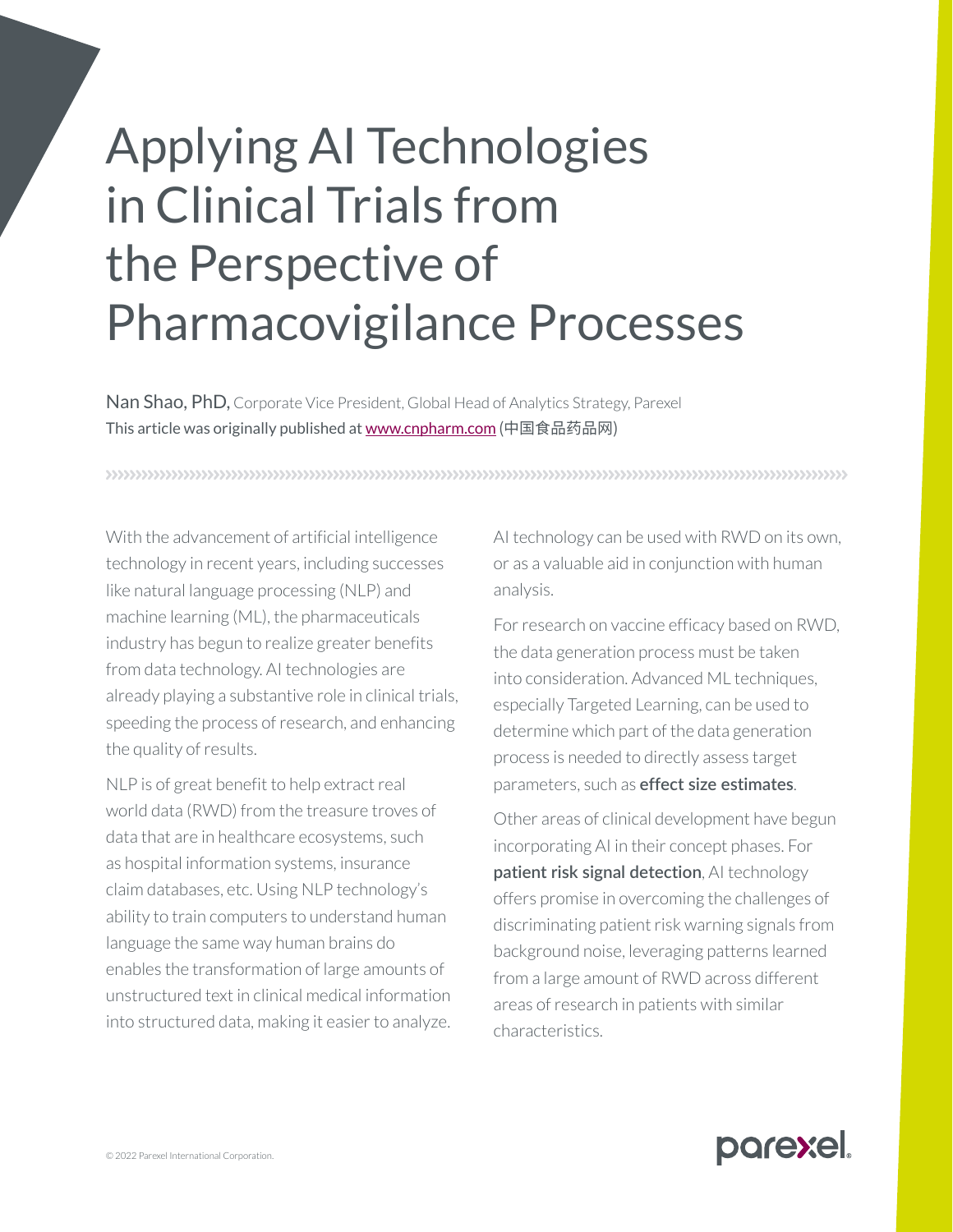An important area where AI is already making a substantial impact is with **pharmacovigilance** (PV) processes. Two main components that support these PV processes are *Single Case Processing* - the collection, interpretation, and reporting of individual adverse events (AE) and *Signal Detection* - continuous monitoring of AE data for patterns that may indicate new safety information that influences risk-benefit assessments. AI tools are particularly well-suited to help improve several key aspects of these PV processes.

Traditional, manually-based case reporting is inherently resource-intensive and repetitive. AI technologies can **automate** and scale the handling of massive amounts of data. This capability leads to better outcomes, as signals can be detected more rapidly with AI-aided review compared to manual review alone.

Another factor with case processing is that while some data comes in structured formats (data that conforms to pre-defined models, which is easier to analyze), much of it can come from **unstructured sources**, that may be difficult to interpret or analyze. This data could be in anecdotal or narrative form, like feedback from a patient-care hotline, patient-generated content from an online form, or notes from a healthcare provider. NLP and ML are able to accurately extract and classify data coming from these unstructured formats. NLP allows computers

to understand, interpret, and process human language. With ML, computers are able to use algorithms and statistical models to recognize patterns and make predictions without having been specifically programmed to do so.

AI technologies are notably useful in the segment of case processing involved with **literature review**, one of the most laborintensive tasks of the PV process. Instead of merely hunting for particular terms or keywords, NLP and ML apps are able to discern connections between specific drugs and